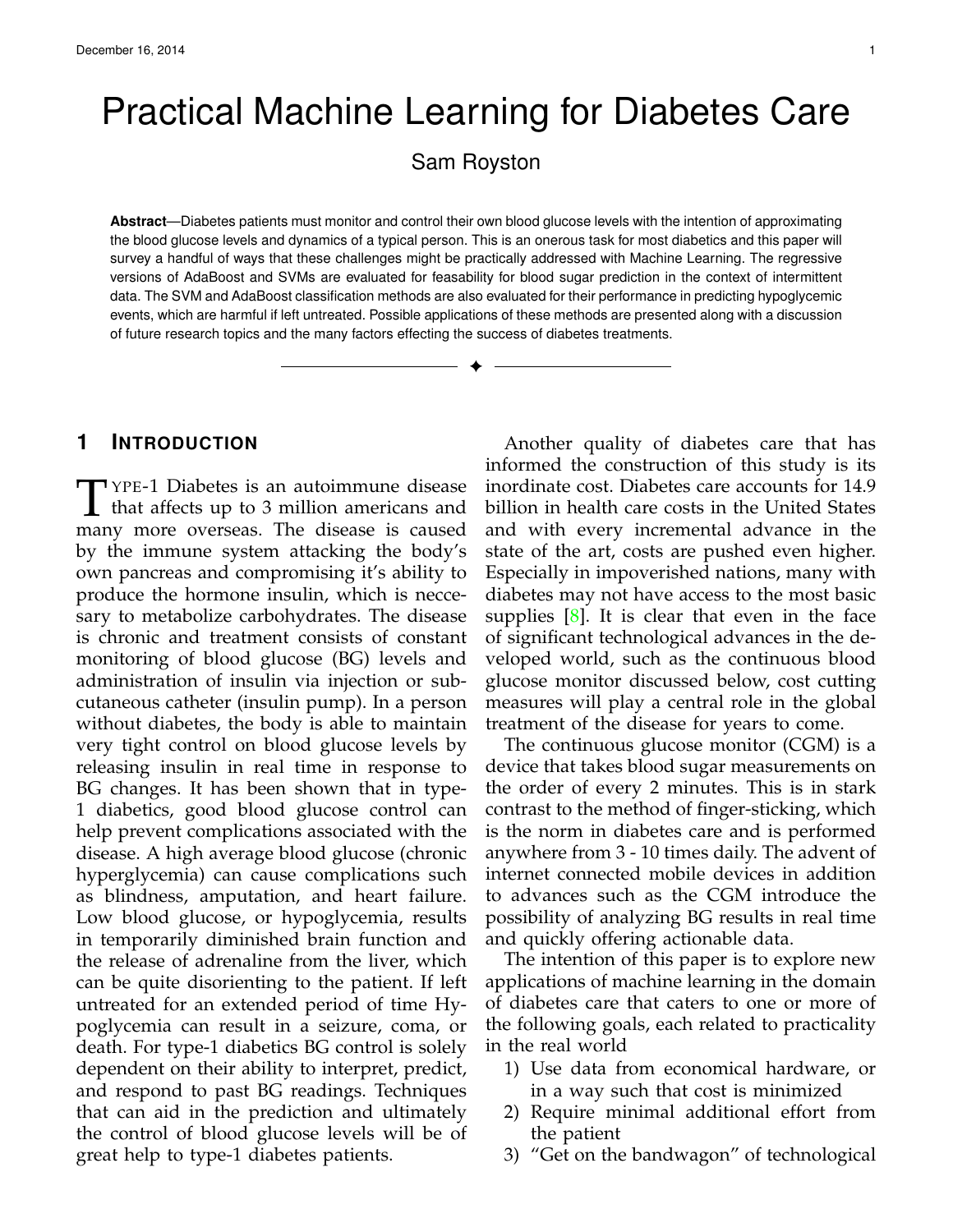advances which will continue to improve independently of events in the field of health care; i.e. smartphones, cloud services... etc.

In an attempt to address the 1) and 2) we assess the extent to which BG data taken at typical intervals (3-10 times daily) can be used to make predictions about future blood sugars without any external information about insulin dosages and food intake. Futhermore, we discuss how we might use prior CGM data to aid in this process. For example: what useful information can be gleaned while a patient is given a CGM on loan? Due to the dynamics of health care reform and certain economic realities, it is the author's belief that a majority of diabetics will be using finger-stick methods for years to come, and this majority will persist in spite of advances such as the CGM.

## **2 DATASETS**

In this survey three different datasets were used with the hope of learning about the behavior of learning algorithms in three contexts.

#### **2.1 CGM Data**

52514 BG measurements from a 14 year old male undergoing CGM therapy over a course of roughtly 7 months. In this dataset the rate of BG measurements is not constant (ranging anyhere from every 2 minutes to every 10 minutes), and at times there are long ( $\sim$  4 hr) breaks in data ostensibly when the device is being replaced.

#### **2.2 Finger-Stick Data**

## *2.2.1 Comprehensive logging data*

We used data from the UCI machine learning database [\[5\]](#page-7-1) which consisted of 5064 blood sugar measurements taken at what we will consider in this study as a normal rate ( $\sim$  3-5) measurements daily. The UCI database also contains a variety of other recorded patient data, like insulin dosages, food intake, and exercise.

#### *2.2.2 Self-Collected Data*

Lastly, some experiments were done on a dataset collected by the author, which consists of 220 blood glucose measurements (and growing) taken at a rate of approximately 5−8 times per day.

## **3 PRIOR WORK**

The topic of applying machine learning to diabetes data is not new, but it has seen a recent uptick in interest due to the data that will be offered by more widespread usage of CGM devices and connected meters. It is the ultimate goal of many researchers to "close the loop" in glucose control by implementing an automated system that actively monitors BG and delivers insulin in real time. To that end, many current publications focus on CGM data, whereas this study is more concerned with the ability to make decisions about Fingerstick-Data.

Recent work by Marling et. al. [\[10\]](#page-7-2) uses features derived from an underlying physiological model [\[7\]](#page-7-3) to train an Support Vector regressor. This proves to be a good approach in terms of feature extraction, in fact outperforming some doctors in prediction tasks.

Jensen et. al. [\[6\]](#page-7-4) chose features from a set of 2289 potential features defined by statistical measures (Linear regression, Skewedness, Kurtosis) taken over many intervals of the preceding data. A choice of 7 from this set was made based on a Separability and Correlation, (SEPCOR) analysis.

Both of these studies give results with high accuracy, but are designed specifically for CGM data and use features that are dependent on the density of CGM data and the input of other information such as Insulin dosages. Despite the inconsistencies with our experimental setup, these publications still offer valuable insight into the problem.

#### **4 METHODS AND PROCEDURES**

The toolkits numpy, scipy, and scikit-learn [\[3\]](#page-7-5) [\[2\]](#page-7-6) [\[1\]](#page-7-7) were chosen to do the following data processing, and the scikit-learn functions ensemble.AdaBoostCLassifier, ensemble.AdaBoostRegressor,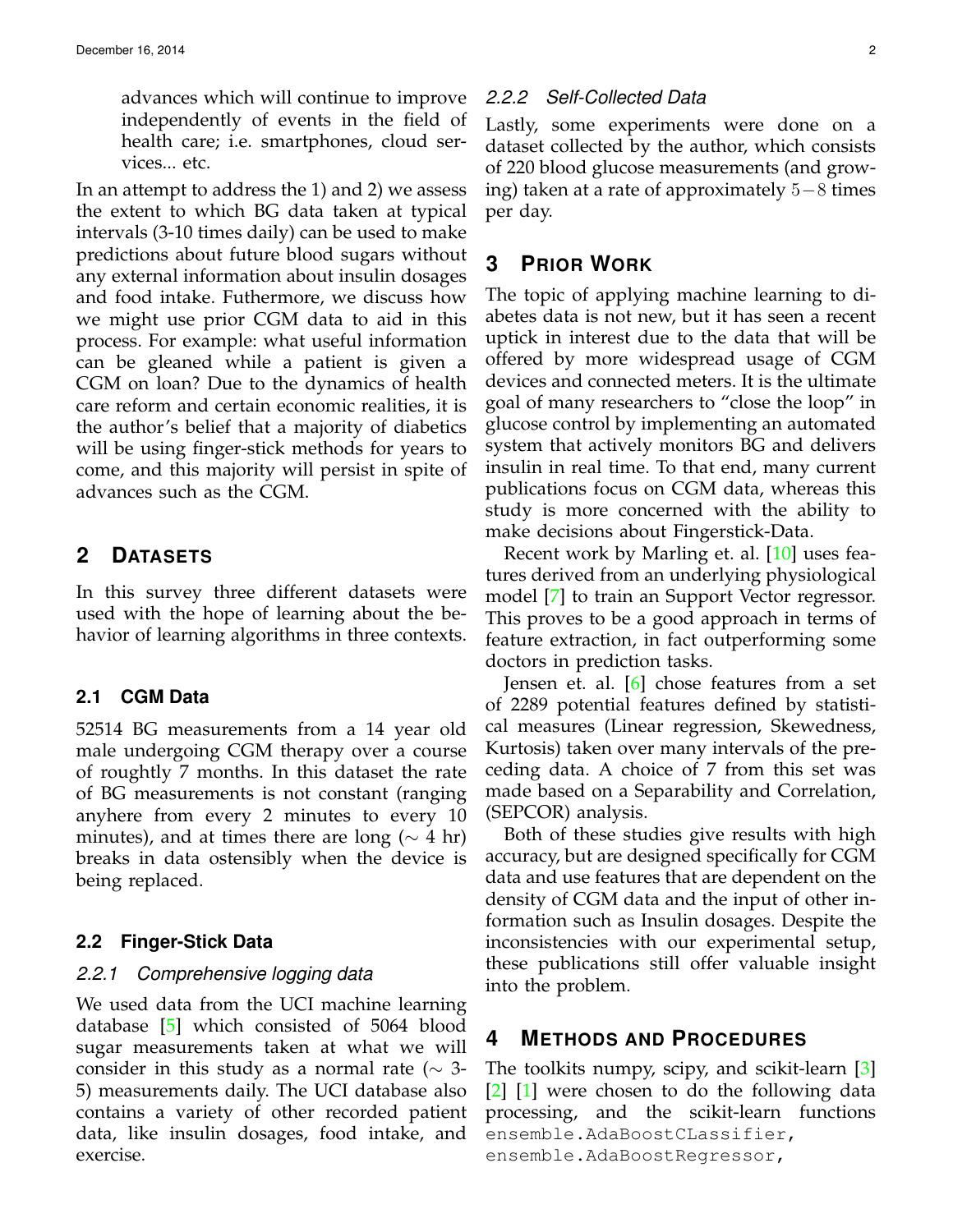## tree.DecisionTreeClassifier, tree.DecisionTreeRegressor, svm.SVR, svm.SVC were used as the learners. Along with the author's familiarity with these software tools, they were also selected because of their easy integration into server-side software applications should they be deemed effective. Below is a table describing the dataset and research question pairings that were explored in some capacity through this study.

| <b>Dataset</b>     | <b>Methods</b> | Problem Types        |
|--------------------|----------------|----------------------|
|                    | <b>Used</b>    |                      |
| $U\bar{C}I(2.2.1)$ | AdaBoost,      | Hypoglycemia         |
|                    | <b>SVM</b>     | Classification       |
| CGM(2.1)           | AdaBoost,      | <b>BG</b> Prediction |
|                    | <b>SVR</b>     |                      |
| $Self-$            | AdaBoost,      | Hypoglycemia         |
| Collected          | SVM, SVR       | Classification,      |
| (2.2.2)            |                | <b>BG</b> Prediction |

#### **4.1 Features**

The original intention had been to leverage rich data from CGM devices to make predictions about fingerstick data, so features were designed with the purpose of being applicable to all three datasets. Thus the description the of these features is in terms of an array of BG measurements taken at a rate resembling fingerstick data. Let this array be called D. The BG measurement associatd with the feature vector  $D_i$  is denoted  $m(D_i)$ , and the time of measurement, as a unix time-stamp, is written as  $t(D_i)$ . Given this initial data, the feature vector  $f_i$  is constructed as follows:

$$
f_i = [m(D_{(i-1,i-3)}), \triangle t(D_{(i-1,i-3)}), t_d(D_i), \dots
$$

$$
\dots \sigma(\triangle_{pair} t(D)), \Sigma(\triangle_{pair} t(D)), \sigma(m(D)), \Sigma(m(D))]
$$

#### Where

$$
m(D_{(i-1,i-3)}) = m(D_{(i-1)}), m(D_{(i-2)}), m(D_{(i-3)})
$$

$$
\Delta t(D_{(i-1,i-3)}) = t(D_i) - t(D_{i-1}), t(D_i) - t(D_{i-2}), \dots
$$

$$
\dots t(D_i) - t(D_{i-3})
$$

$$
t_d(D_i) = t(D_i) \mod (86400)
$$

 $\triangle_{pair}t(D)$  is the set of pairwise differences in measurement time and  $\sigma(\Delta_{pair}t(D))$  is the set of rolling standard deviations of  $\triangle_{pair}t(D)$ taken over the past 3,5,10, and 20 samples. Similarly  $\Sigma(\Delta_{pair}t(D))$  is the set of moving averages taken over the same intervals.  $\sigma(m(D))$ is the set of rolling standard deviations of BG measurements over those intervals, and  $\Sigma(m(D))$  are the corresponding rolling averages. Since  $t(D_i)$  is a unix-timestamp, when taken modulo the number of seconds in a day, the result is a feature repsesenting the time of day:  $t_d(D_i)$ .

As for this choice of features, the reasoning was based on a number of factors listed below:

- Lagged-Values are the simplest possible feature selection for time series data. Also their performance is not neccessarily bad in spite of their simplicity [\[4\]](#page-7-8). We only look back three steps in this setting because it is questionable whether BG measurements from more than 3-4 hours in the past have a discernable effect on the current blood sugar.
- Moving-averages over different intervals could be an effective way to describe longer term trends preceding the relevant measurement, and have been shown to be effective in time-series prediction [\[4\]](#page-7-8)
- $\Delta t(D_{(i-1,i-3)})$  is selected because it will differentiate features along these three axis as time passes, even if there are no new measurements. This allows for continuous reupdate of the results, but may also lead to some strange geometric qualities of the training data.
- The rolling standard deviation components are intended to characterize the volatility of the user's control, and whether it is increasing or decreasing leading up to the relevant measurement.

#### **4.2 Preprocessing**

In order to coerce the data into a form that could generate the features listed in section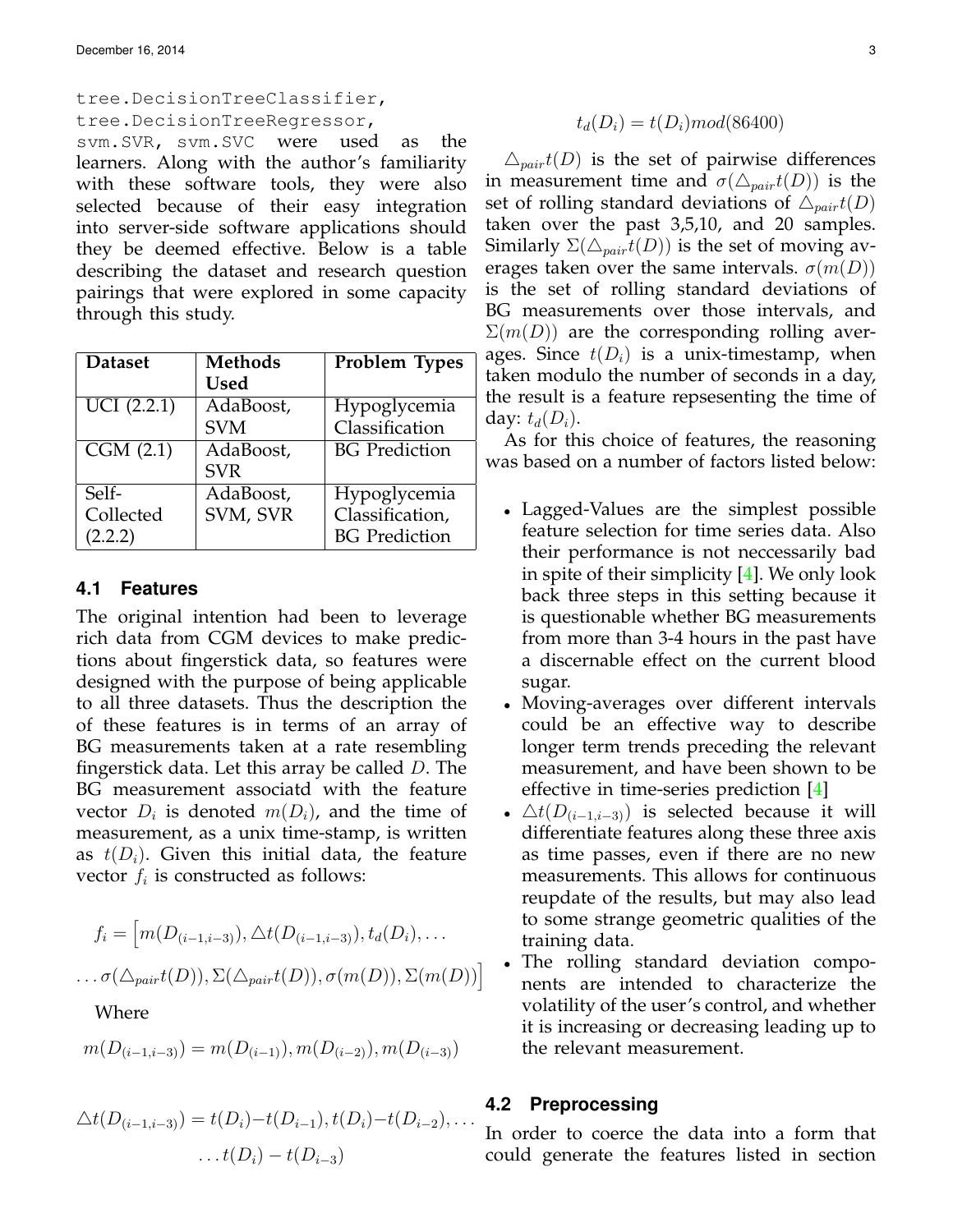4.1, we had to make sure that there was some sequence  $D$  to work with.

With respect to the CGM data, this meant taking a sample that would share some characteristics of finger-stick data. This was acheived in a somewhat naive fashion by taking a random sample from the CGM data at a density equivalent to the density of the self-collected blood glucose measurements.

Once our set of features was defined, we scaled all values (by column) to lie within  $[0, 1]$ , because the support vector model is not scale invariant.

## **5 TRAINING AND RESULTS**

A number of parameters need to be optimized for use in both AdaBoost and the Support Vector models, namely  $\gamma$ ,  $C$ ,  $n_{cl}$  and h. Where  $\gamma$  is simply another formulation of  $\sigma$  in the  $(\sigma, C)$  parameter pair associated with SVMs:  $\sigma = \sqrt{\frac{1}{\gamma}}$ .  $n_{cl}$  represents the number of base classifiers used by the AdaBoost model, and  $h$ is the maximum height decision tree allowed as a base classifier. We optimised these values via cross validation. Below are some selected grid search results

#### **5.1 UCI Data**

The UCI dataset was the primary dataset used for testing the potential of detecting hypoglycemic events. The one 10th of the dataset was designated as the test set, while the rest was used in 2-fold cross validation (Due to time constraints). There was some concern that this non-i.i.d. data would yield inflated crossvalidation results if shuffled, so we performed this procedure with shuffled data and nonshuffled data and found there to be no significant difference, although problems may have been revealed with a greater number of cross validation folds.

A major issue with low blood sugar classification is that hypoglycemic measurements only account for some minority of the total measurements. In the UCI dataset, roughly 10% of all readings were less than 68 mg/dl, which we designate as "low". Some measures had to be taken to account for this, otherwise most classifiers would end up labeling everything false and receive an accuracy rating of  $\sim$  90%. Therefore class weights were assigned to be inversely proportional to the frequency of the hypoglycemic measurements. Furthermore, these weights were factored into the accuracy measuremnts used to asses performance.



Fig. 1. Grid Search for AdaBoost classifier training on UCI data, yielding  $n_{cl} = 700$  and  $h = 1$ . (The y-axis is  $\frac{n_{cl}}{100}$ )



Fig. 2. Grid Search for SVM on shuffled UCI data, yielding  $\gamma = 16$  and  $C = 0.125$ . Color is shown as a function of measured accuracy and the axes scale exponentially from  $2^{-8}$  to  $2^8$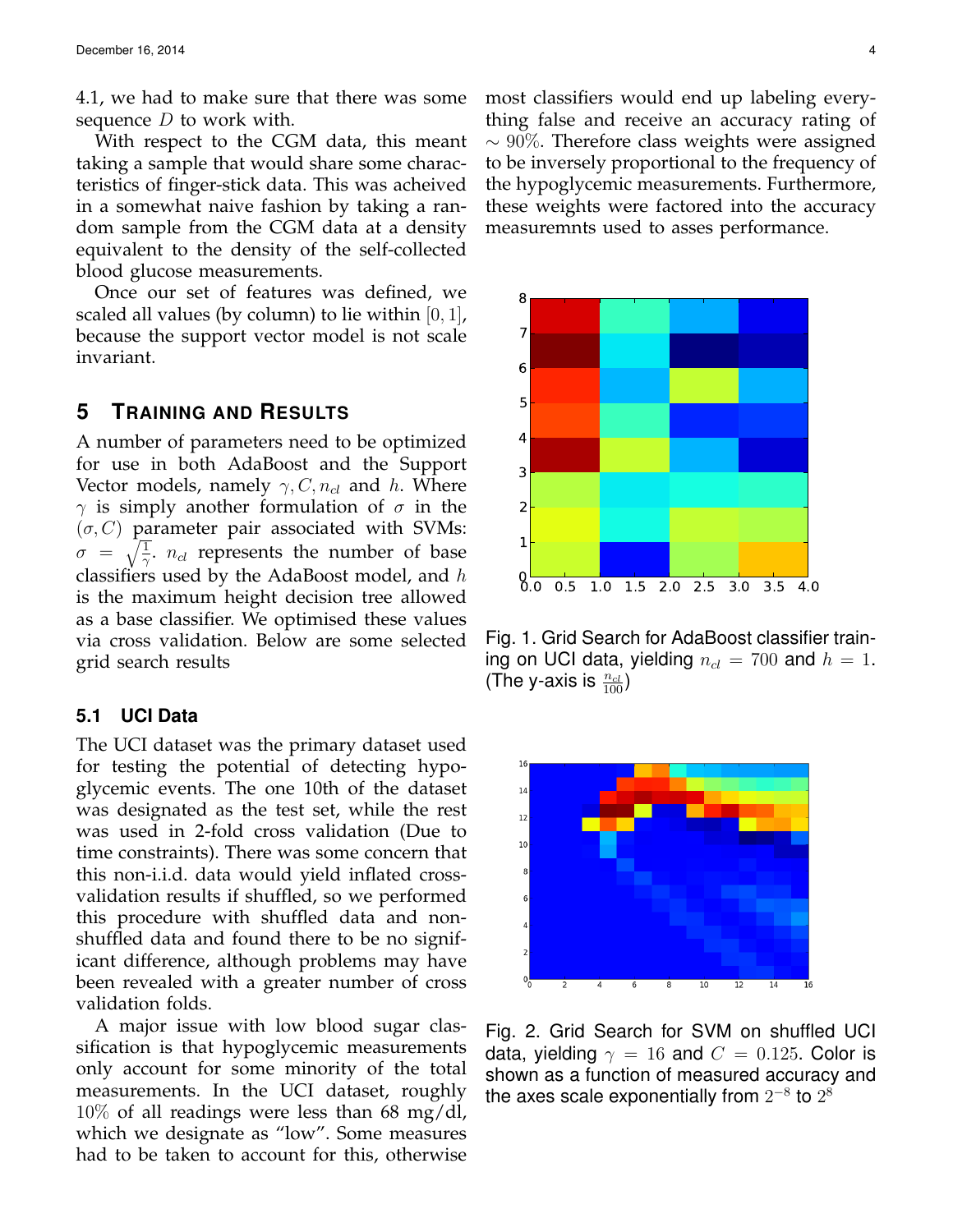

Fig. 3. Grid Search for SVM on non-shuffled UCI data, yielding  $\gamma = 16$  and  $C = 0.125$ . Color is shown as a function of measured accuracy and the axes scale exponentially from  $2^{-8}$  to  $2^8$ 

|               | <b>AdaBoost</b> | <b>SVM</b> |
|---------------|-----------------|------------|
|               |                 | (rbf)      |
| Accuracy      | 0.53            | 0.55       |
| (Test)        |                 |            |
| Precision     |                 | 0.12       |
| (Test)        |                 |            |
| <b>Recall</b> |                 | 0.67       |
| (Test)        |                 |            |
| f1-Score      |                 |            |
| (Test)        |                 |            |
| Accuracy      | 0.61            | 0.59       |
| (Cross-       |                 |            |
| Val)          |                 |            |
| Precision     |                 | 0.22       |
| (Cross-       |                 |            |
| Val)          |                 |            |
| <b>Recall</b> |                 | 0.62       |
| (Cross-       |                 |            |
| Val)          |                 |            |
| f1-score      |                 | 0.26       |
| (Cross-       |                 |            |
| Val)          |                 |            |

### **5.2 CGM Data**

For the CGM dataset, it was neccesary to use the down-sampling procedure described earlier. This differentiated these features dramatically from the other datasets and based on a few tests it was easily seen that this precluded

| AdaBoost lookahead   0.43               |                        |  |
|-----------------------------------------|------------------------|--|
| $(n_{cl}, h) = (40, 20)$                |                        |  |
| <b>SVR</b>                              | lookahead $\vert 0.21$ |  |
| $(\gamma, \epsilon, C) = (0.7, 7, 500)$ |                        |  |

| AdaBoost no-lookahead   0.19 |  |
|------------------------------|--|
| $(n_{cl}, h) = (40, 20)$     |  |

the possibility of interoperability for forward looking predictions, i.e. training on the CGM data and testing on some other fingerstick dataset. One factor to consider is that each dataset was taken from a separate patient, and there may be some things about the CGM data that must be "unlearned" before applying it elsewhere.

With CGM data it was possible to validate predictions at a much higher rate, and thus for every interval between test points we could track the performance of our regressor against the actual behaviour of the patient's blood glucose. Indeed, without more information about food intake and insulin administration this problem is in some sense ill-posed, but the AdaBoost regressor was still able to accurately model the behavior of the underlying BG, directly following a measurement. Thus it follows that this same regressor can accurately model the underlying BG between two known measurements separated by a reasonable amount of time. Because of this, we also ended up assessing the performance of an identical system with the ability to look one measurement ahead into the future.

Surprisingly, in this context, the top performing model was an AdaBoost Regressor with what seem to the author to be abnormally deep decision trees  $(h = 20)$ .

## **6 DISCUSSION AND FUTURE WORK**

The majority of the tested methods performed with very low accuracy, and for the low blood sugar identification task, approached chance. Despite this, it is important to recognize the difficulty of of these tasks and the limited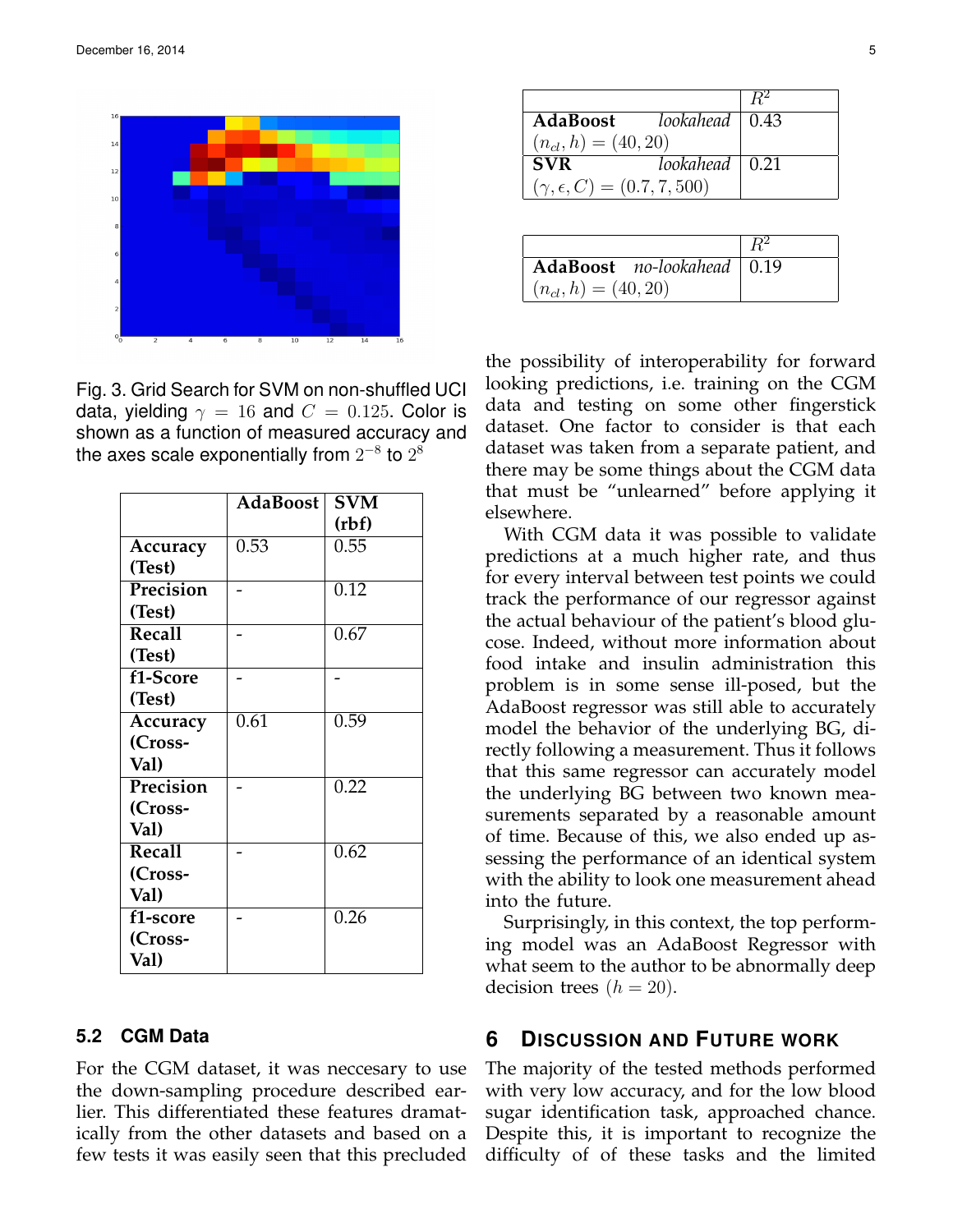

Fig. 4. Above is an SVR model (green line) intended to predict intra-measurement BG behavior based solely on the measurement samples (blue dots) over a 5 day period. The red line is the actual CGM measurements. While it is clear that this learner is not succeeding at it's task, this image helps elucidate the challenges that classifiers face using features like this. At the introduction of each new data point (red dot) the regressor is handed a vastly different feature and thus a discontinuity occurs in the predicted data.



Fig. 5. Above is the only shown regressor that is technically predicting the future (black line), shown over a 6.2 day period. While it does a decent job directly after measurements (red dots), there are often large discontinuities when it has to adjust to new measurements. In contrast to any SVR model that was trained, this regressor has learned that directly after a given measurement the BG must be very similar to this measurement.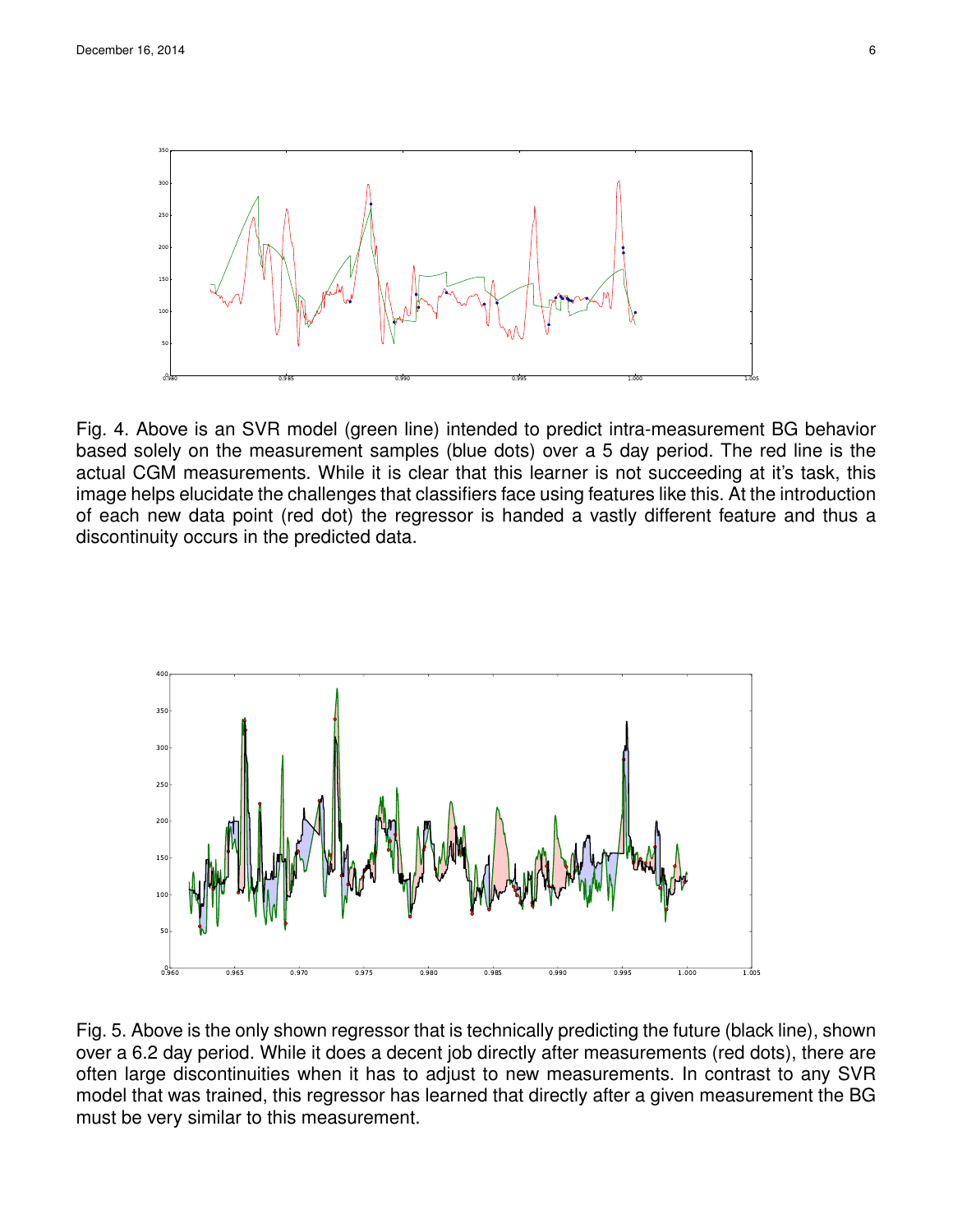

Fig. 6. The above AdaBoost Regressor (black line) with a 1-measurement look-ahead, exibited the lowest  $R<sup>2</sup>$  error rate. When inspected, it shows some promising behavior in predicting intrameasurement dynamics. It shuold be noted that there are certain spikes and nadirs that it misses, but they always occur over long intervals with no measurments.

information that was allowed into the feature vectors. In fact false positives (which the best hypoglycemia classifier we found had many of), are not so bad in this scenario. That said, there are many improvements to be made.

- Given the sampling method for the CGM data, some feature components may literally represent random noise and thus their utility in building a classifier for use on other data is questionable.
- The CGM sampling method itself could stand to be improved, possibly by taking into account a known distribution for BG measurements.
- There is also the question of what happens when the user begins to heed the machine's advice, which suggests research into applying on-line in this setting.
- The performance of the intra-measurement regressor should be benchmarked against the physiological models used by physicians to perform the same task.

Ultimately, the self-collected data was not big enough to have comparable results using any of the above methods, but a prototype web service has been designed to update and store new BG measurements in realtime via a smartphone app and bluetooth connected BG monitor. This service is accessible at <samsbloodglucose.com> and equipped with a version of the described AdaBoost Regressor at [samsbloodglucose.com/predict.](samsbloodglucose.com/predict) It is on the agenda to use smartphone capabilities to incorporate features with little or no cost to the user such as step counting and (food) purchase tracking.

## **7 CONCLUSION**

This work has shown a set of new classification and regression problems relevant to diabetes care and made preliminary attempts at solving them. In the process, we have also suggested some new directions for study in the space of diabetes care with a focus on economic and quality-of-life feasibility. The author hopes that